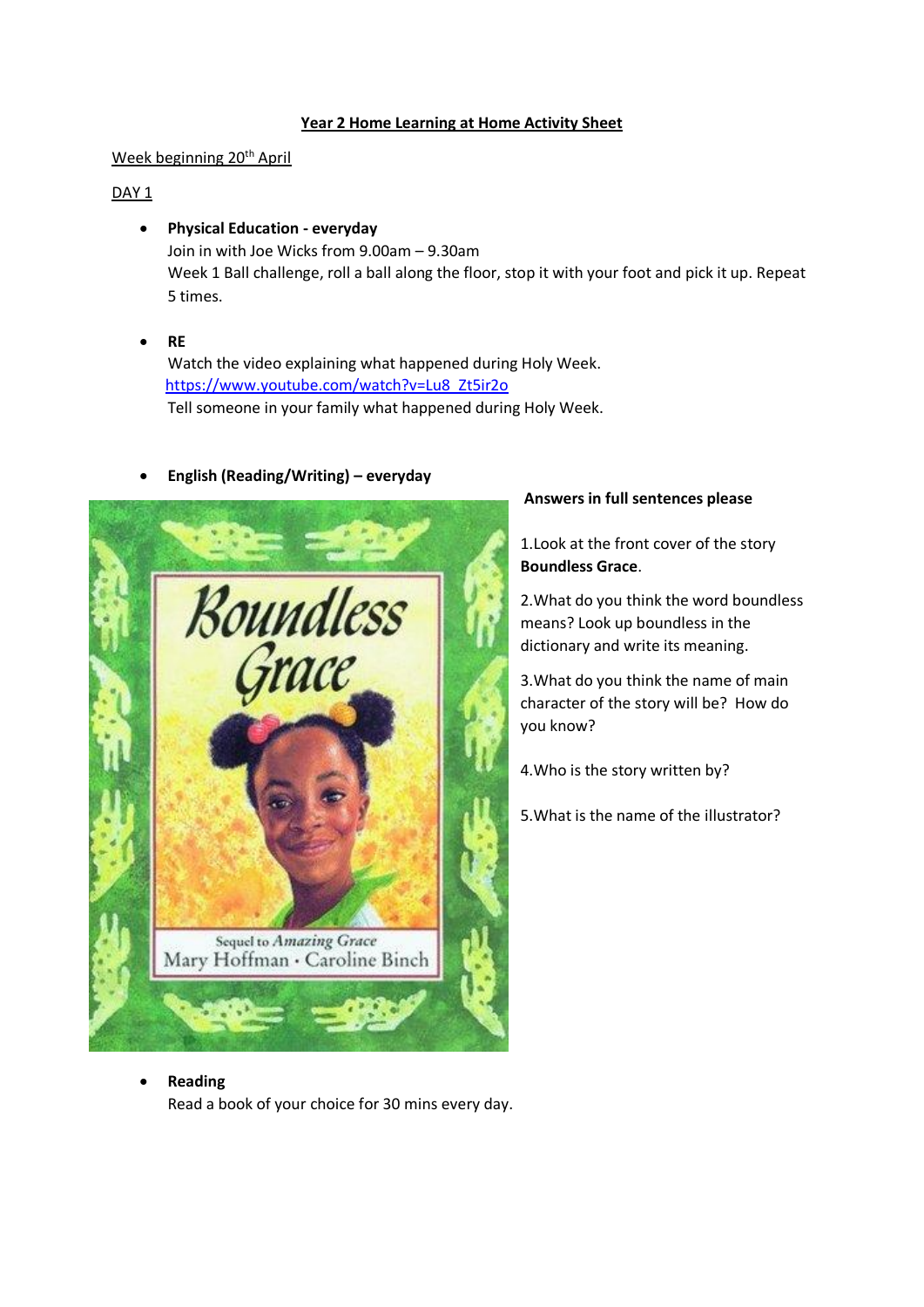### **Handwriting**:

Letter join - <https://www.letterjoin.co.uk/log-in.html>

 Username – vt6459 Password – home Practise easy words:

 lad add

### **Phonics/spellings**

Watch the video clip on suffixes and the suffix **ly** and then complete the activity. <https://www.bbc.co.uk/bitesize/topics/z8mxrwx/articles/zqghtyc> Can you put each word into a sentence of your own? Keep a list of all the new words you have made

### **Spellings:**

Learn the following spellings and put each word into a sentence

enjoyment sadness

# **Maths:**

Times Table Rock Stars every day.

Make equal parts – follow the video on Week 1, lesson 1 <https://whiterosemaths.com/homelearning/year-2/>

Complete the activity, Week 1, Lesson 1 - Make equal parts.

### **Topic based activities Geography - The Caribbean**

Name 5 islands in the Caribbean and record what the native language is on that island. You will find the name of all the islands here: <https://kids.kiddle.co/Caribbean>

Look at the map 'Where in the World' on the next sheet; label where the Caribbean islands and UK are.